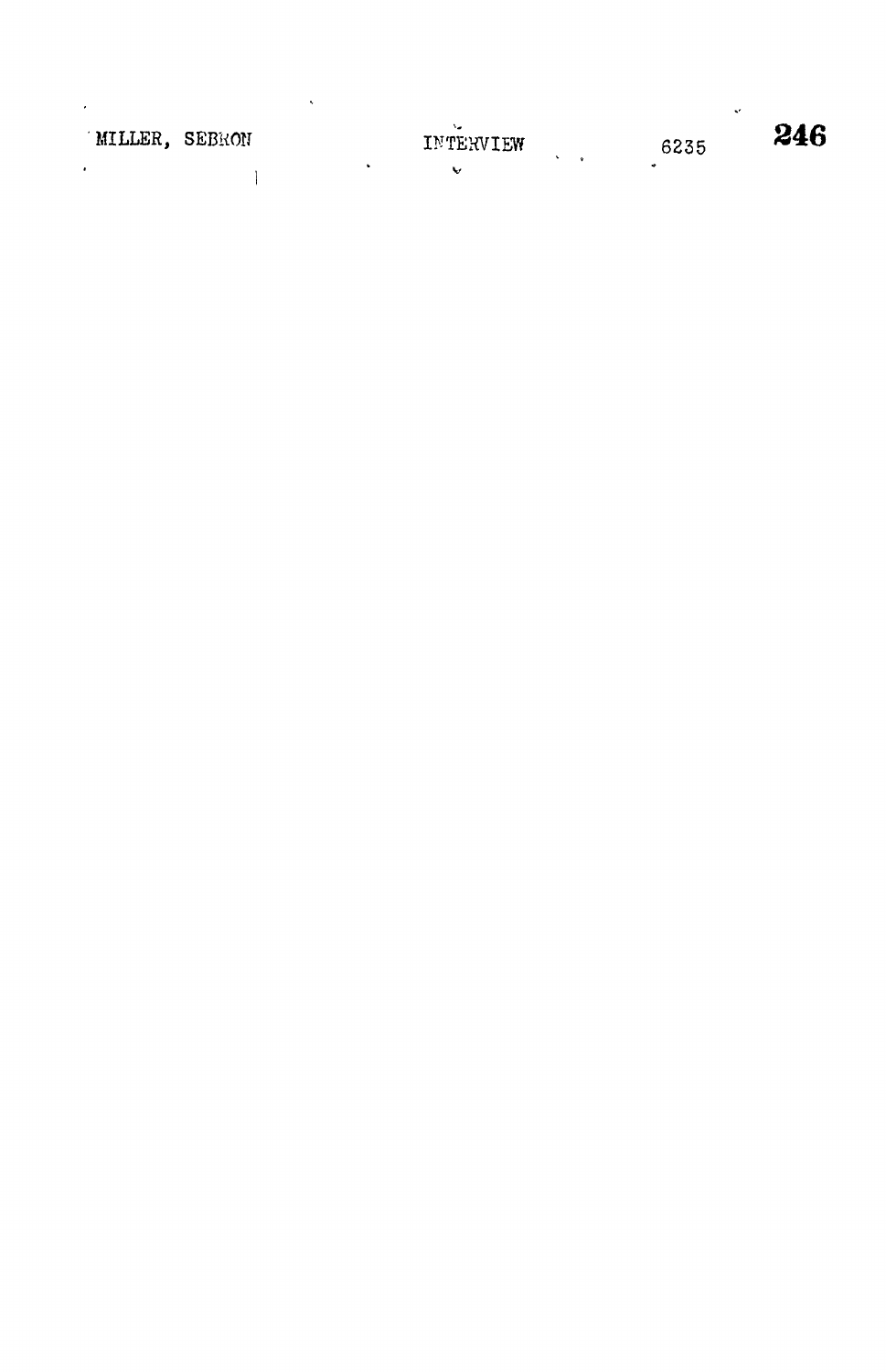je£feraon Berryhill Field Worker June 8, 1937

## Esparhecha War.

t

Interview with Sebron Miller Father-Sam Miller Mother-Cuple of the Canadian' clan.

Mr. Sebron Miller was born two miles north and one mile west of Okmulgee, Oklahoma in Okmulgee County in the year  $1863$ , and now lives four miles north on highway 75 and two and a half miles east, on route one of Okmulgee.

He is a full blood Creek Indian and seventy-four yeers old. Ee is a Tulsa Canadian clan of Coweta Oklahoma.

His father was Sam Miller. His mother's name was Cuple of the Tulsa Canadian clan. The dates of their birth and death being unknown.

His grandfather," Katev-Elle(Tiger's Leg) died in Georgia;also his grandmother, dates and ages unknown.

Mr. Sebron Miller was a soldier in the Esparhecha war. He says he was over thirty years old but had forgotten the exact age. He was a soldier on Samuel Checote's side.

Mr. Miller said the Esparkecha War was caused by the punishment of his niece. The main cause he said was the organizing of a group ow a band to protect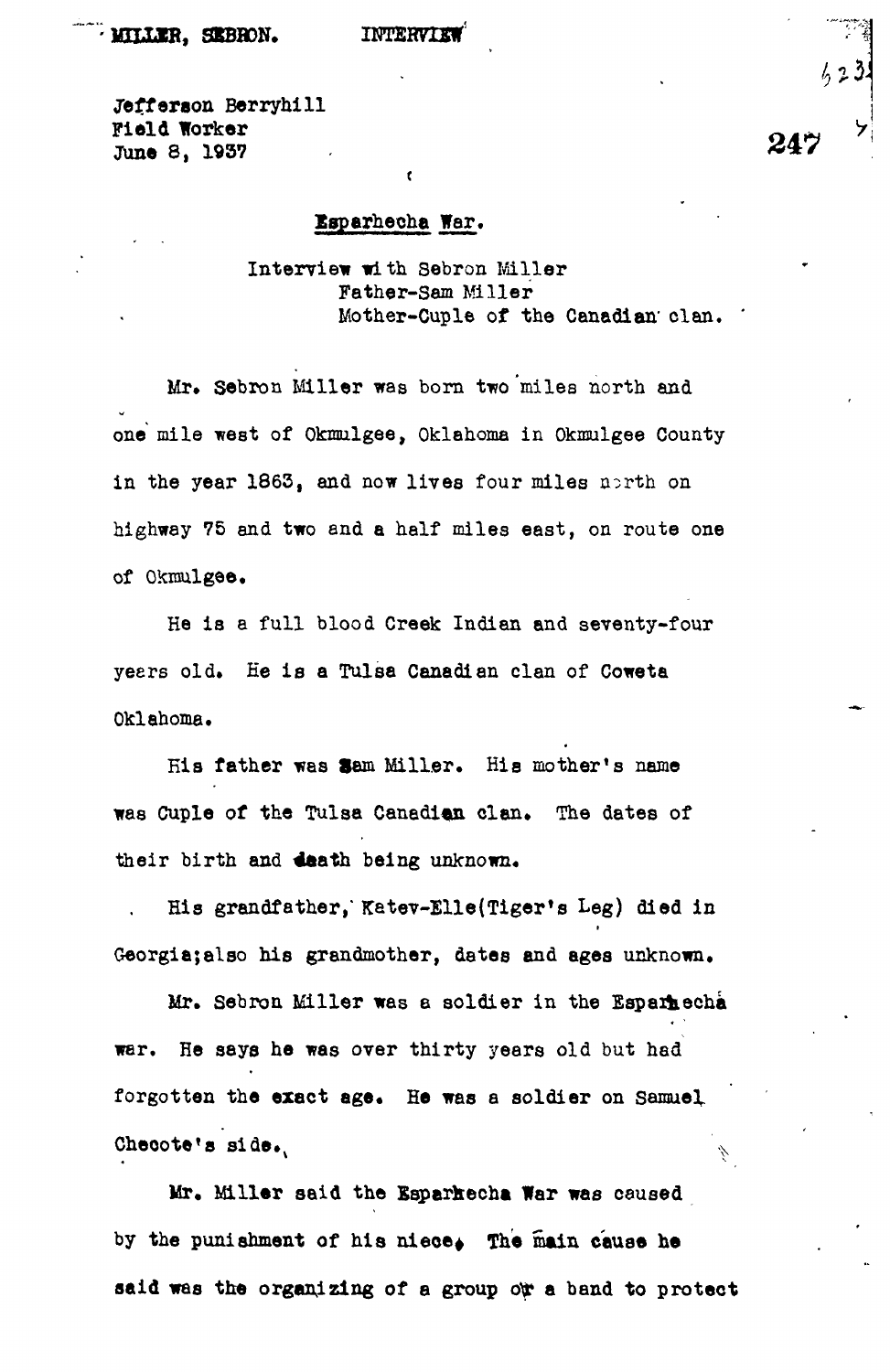248

**-2-**

the members. This band consisted of thirty or more members, according to clans or those who wished to be hostile. This went onas it grew in mambers till **finally one time a big eanp meeting or an Indian Mission was going on at Arbeka, southwest of Okemah,** Oklahoma. Mr. Miller said he was there as many or **most of all the Indians were gathered there. He said in the afternoon a preaching was going on, and while this preaching was in process, the muffled** shots of guns were heard nearby or a short distance **away, and in a few minutes a captain of the Lighthorse by the name of Sam Wilson came up to the preaching on a horse and told of the battle that had taken place and the murder of his members. He told of being outnumbered and surprised, and said, although they fought with courage and bravery, they were all** killed excepting him. As the captain, he had wandered **just a little distance away, when ha heard the shots of a gun all of a sudden, end he speeded back to his men, only to see then all killed as the incident had**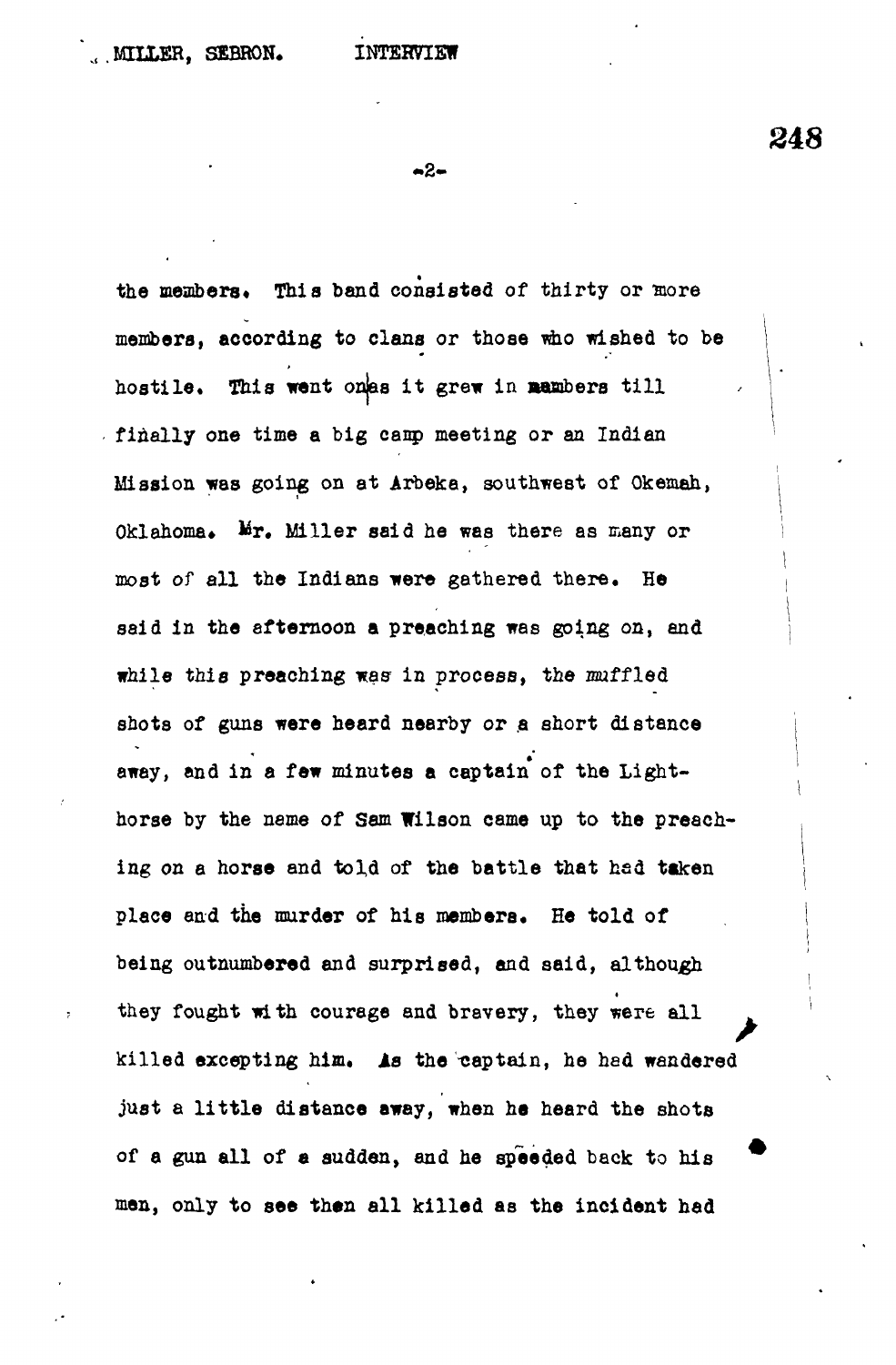**MILLER, SEBRON. INTERVIK** 

**249**

-3-

occurred.in a few minutes. In fact they had unknow**ingly ridden into an ambush. Seeing his Lighthorse members all killed, he came to the meeting to relate what had happened to Samuel Ghecote as he was then acting as chief of the tribe.**

Mr. Miller said Esparkecha was a chief then, so **Samuel Checote, chief of the other.members, called** for soldiers, and he made a talk concerning the in**cident and made a call for soldiers. So the big meeting was called off right then, and that was when Mr. Miller became a soldier under Samuel Checote. The soldiers were sent out in groups to punish Sspa&echa and his members but Bspaikecha was a man of knowledge and an intelligent person, knowing what** was happening. He called all the roaming bands together; he became powerful; the soldiers under Checote went out to look for the murderous band, and it was this **out incloach that made Mr. Miller a soldier. He said th** went southeast of Okemah, Oklahoma about five miles looking for Esparkecha. It was a moonlit night, and they came to a creek running north and south. **Just a** 

**they cane to a creek running north and south\* UUst a**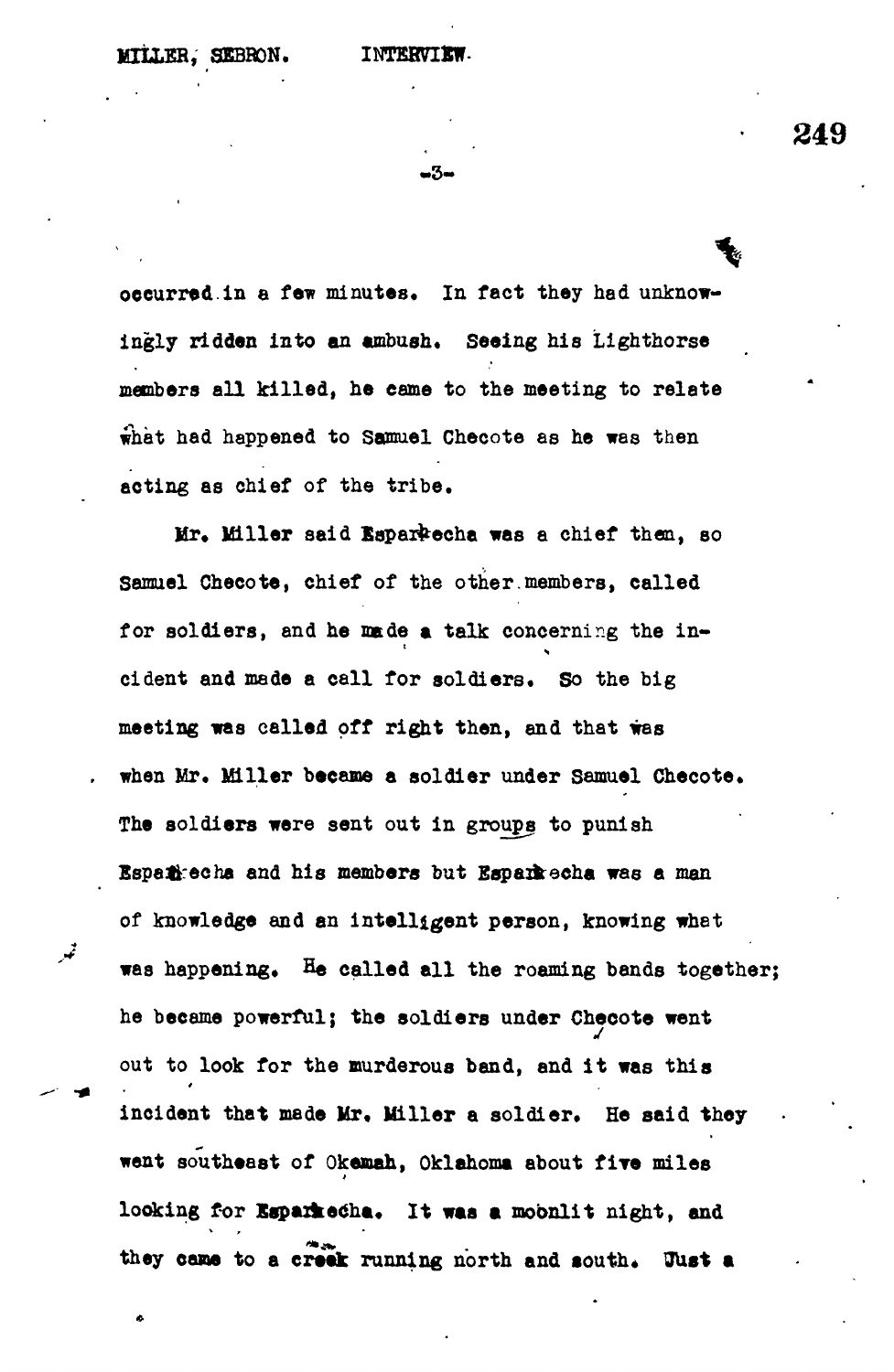## **WHIJEB, SXBRON. INTERVIEW**

**250**

**few yards away east from the creek was a branch or a deep slough. In that place were hiding Esparkeha'e men, and all of a sudden they arose from their hiding** place and began shooting. Mr. Miller said although **they were out numbered, they were' winning, when another** band of Esparhecha's men, who had been scouting around nearby, came up. He said his band was greatly out **numbered then-and caught in between cross fires, so** that seven of his members or soldiers were killed. The **captain of Checote'e soldiers which he served was an Indian named Tom Canard, father of Holey Canard, who** is now chief of the Creeks. He said the battle lasted ' **just about thirty minutes. Being outnumbered and seven f** having been killed, they had to retreat.

## That was how the EsparhechanWar began.

**Mr. Miller relates that bands of these Indians** had names such as Opv (owl), Kohak' Kuce (pin), Muskokees.

**\ In this war he said men, women, and children took** part or they were involved because they had to move around with the parents. They went wverywhere the parents moved for protection. Esparhecha had over seven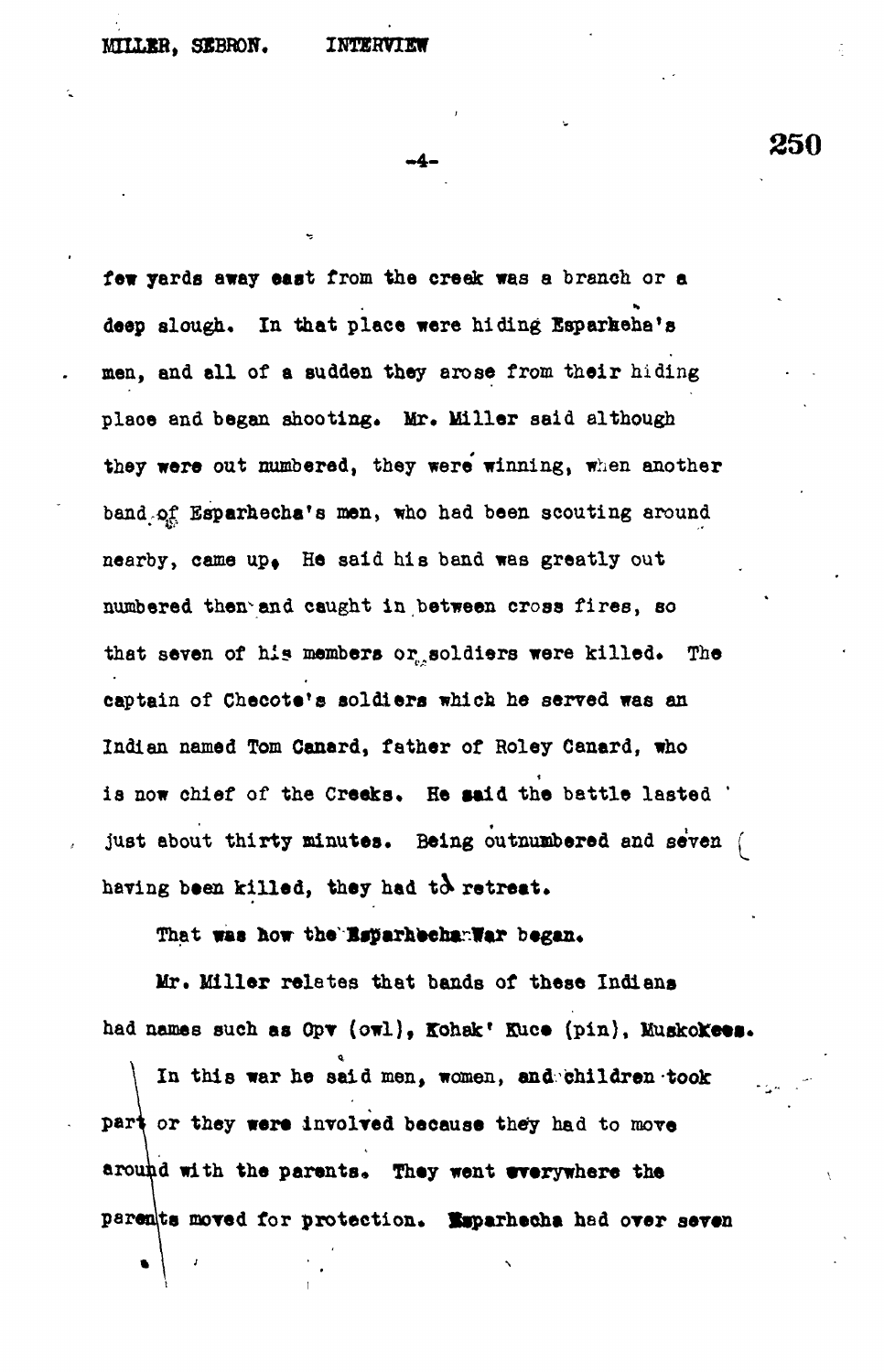**SEBBON. INTERVIEW** 

**251**

**-5-**

hundred followers in all, including women and children.

In the Esparhecha war Mr. Miller says the guns used were rifles such as thirty-eights, forty-fours, and **old muskets with square barrels. In this war the Indian medicine counted \*«\*y much. In fact it was depended upon for protection. There are many different kinds of roots and herbs, but the main root that was very important was one called the red root in English; in Creek, it is called the Mek\* ko Hoyanecv. This medicine was used for many different things in the war. The Indian, who before going to war doctored himself with the medicine, was not shot or killed. He told of one incident when a battle was being fought, one Indian, who "was a medicine man, was in the midst of the battle. He was not wounded and after the eaemy had retreated and taken to the trenches, this Indian or medicine man would come up out of the trench, get on a horse and side up to the enemy and shoot a man, turn around and go back to his soldiers. When he was spotted coming over for the kill as he always did kill a man every time he came over, they would shoot at him till he came and killed.' He would be shot at V till he had returned to his comrades and he would**

 $\mathbb{R}^N$  .